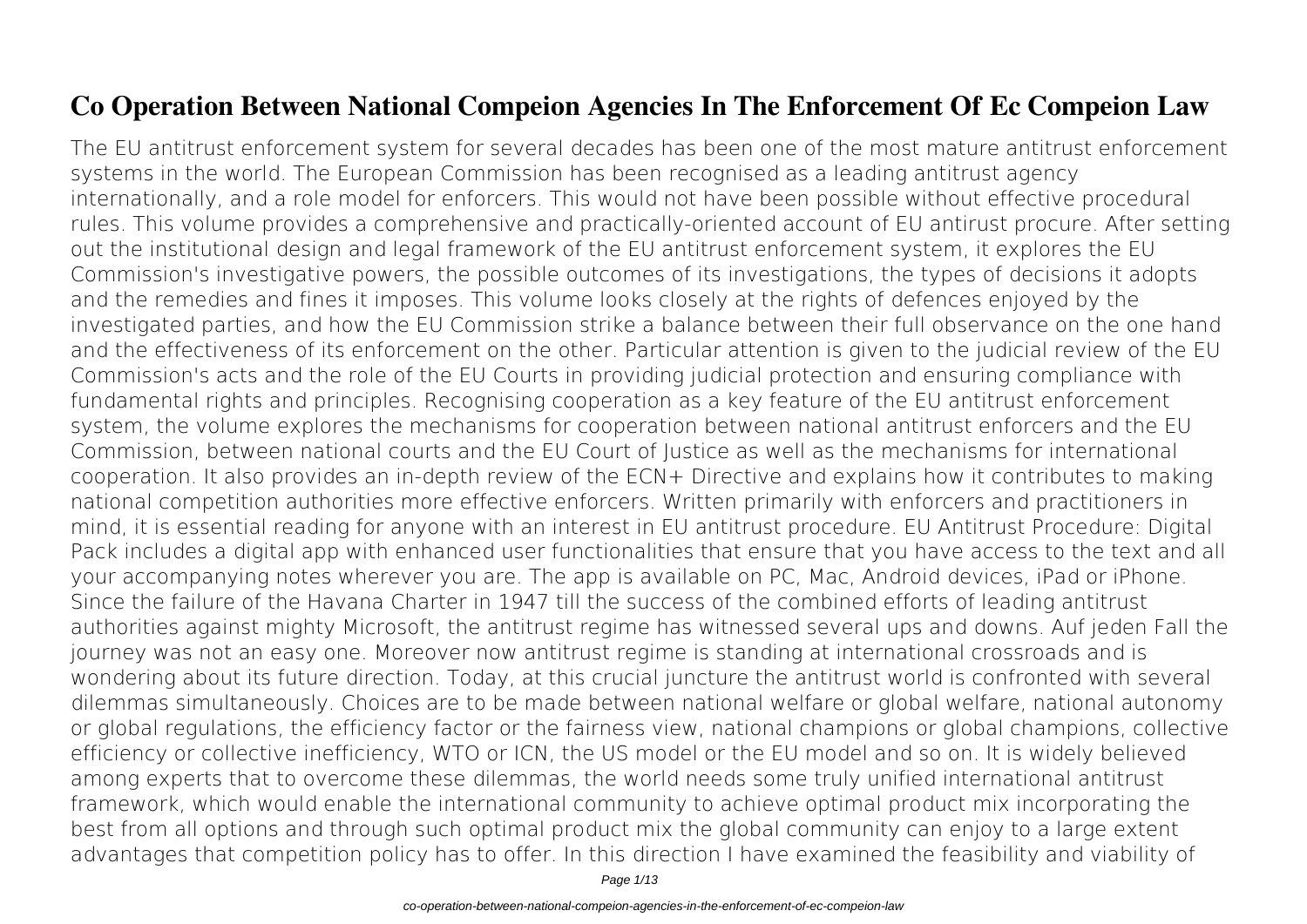unifying international competition policy in this work. Additionally, as the title suggests I have listed out advantages and disadvantages of such moves. Efforts for harmonization of competition laws began as early as in 1948. Till date there are several binding and non-binding arrangements made in the direction of harmonization. The WTO and the EU for effective coordination in antitrust area have launched recently new initiatives. International Competition Network, a forum for active interaction among antitrust officials, even though nonbinding in nature is doing considerably good work. I believe such confidence building initiatives among nations would help in arriving at some amicable solutions, agreeable to all nations. Chapter 8 focuses on various such init This fascinating book offers up a window on one of today's key areas relating to globalization. The matter in question is to what extent national competition policy has to be regarded as a factor of international competitiveness. Should national antitrust policy be given priority over international antitrust rules? The major problem associated with the regulation of transnational mergers, which affect several national markets, is the allocation of jurisdiction. Each country concerned may wish to exert jurisdiction and apply its national competition law to regulate the anti-competitive effects a merger may have in its territory. However, this approach may lead to risks of inconsistent decisions regarding the legality of mergers. Indeed, the national competition laws applied by the regulating authorities may diverge in several aspects, which raise the likelihood of inconsistency. Therefore it is desirable to opt for regulatory approaches which are more sensitive to the transnational nature of mergers and which allow cooperation between competition authorities. A possible solution may be bilateral cooperation agreements through which two countries coordinate the enforcement activities of their national competition authorities. However, the benefits of these agreements are enjoyed only by the signatory parties. The sole reliance upon bilateral agreements does not appear to be the optimal regulatory approach towards transnational mergers.

Report on Competition Policy 2020

Cooperation Between Antitrust Agencies at the International Level

International and Comparative Competition Law

Competition Law Sanctioning in the European Union

Report on competition policy 2006

The international dimensions of competition law and policy are most often examined at the level of substantive law. In this legal and spontaneous assimilation and harmonization trends can be recognized, which manifest themselves e.g. in comparable approaches particularly harmful restraints (so-called "hardcore cartels"). However, the complex terrain of enforcement law has been mainly Are there common approaches in this field as well? How are the various competition laws linked with each other in respect to book conceptualizes "International Competition Enforcement Law" against the backdrop of these issues and at the level of com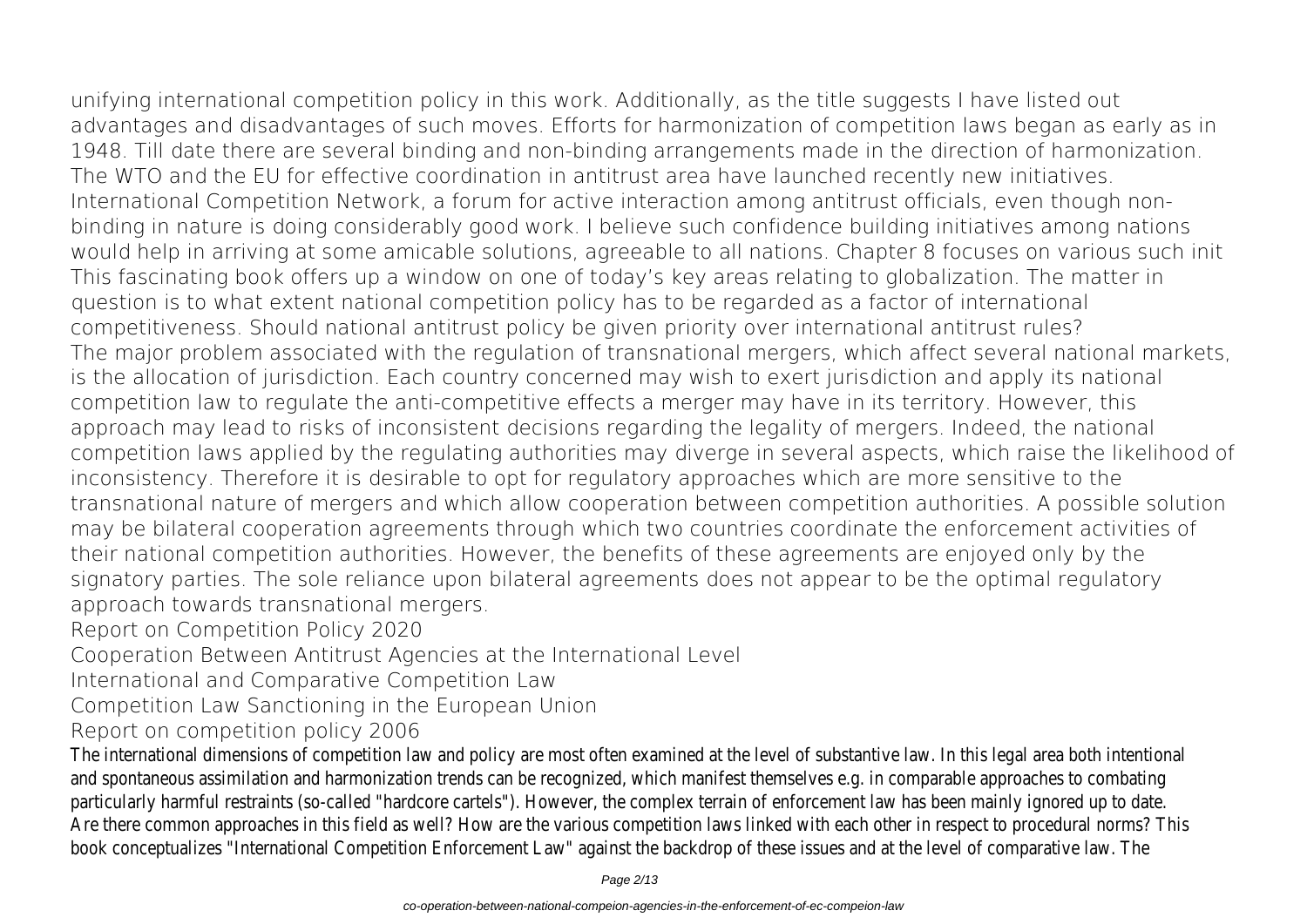ciphers "cooperation" and "convergence" will serve as the two principle ideas for this book.

In the march of economic globalization it has become increasingly apparent that divergence in competition policy from one count major stumbling block. More than any other factor, an international consensus of competition laws is sure to facilitate the clear among trade, investment, intellectual property rights, and technology transfer that economic progress demands. This forward-look presents insightful perspectives on how this consensus may be achieved. The Future Development of Competition Framework p speeches by well-known competition law practitioners versed in competition law and policy, including representatives of nation authorities. They came from a variety of countries ? including France, Germany, Canada, Mexico, Indonesia, Malaysia, Russia, Jap Taiwan, Korea and the United States ? to attend a 2003 conference sponsored by the Taiwan Fair Trade Commission. The book various contributions to the conference, including a roundtable discussion. Among the topics addressed are the following: merg political interests; enforcement policies and sanctions; national cultures and traditions; international cartels; regional cooperatio indexes and dominance indexes; patent pools; financial deregulation; confidentiality measures; technical assistance; striking the i competition and regulation; reconciling competition policy and development policies. Although they are especially valuable for the the Asia Pacific countries, these discussions will be of incalculable value to practitioners and academics everywhere who are in interconnected branches of economic law or policy covered here.

Using detailed case studies with statistical analysis In Search of Economic Success assesses comparatively the `market liberal' limited government and the trade-off between economic efficiency and social justice. Kenworthy argues that the key to econor combining competition with cooperation. Among advanced industrialized nations, the countries achieving the best economic per the past three decades have been the most committed to combining competition and cooperation. Those faring worst rely pred individualistic competition. In the end, the comparative record strongly supports a focus on cooperation-inducing institutions. Since 1971 the European Commission has produced an annual report on competition policy developments in the European Union. describes: - how the instruments of competition policy (antitrust, merger and state aid rules) were further developed and appli of these and other instruments were used in selected priority economic sectors such as energy, financial services, telecommun cooperation with national competition authorities and courts within the European Union, with international organisations and e cooperation with other EU institutions in the field of competition.

A comparative analysis of EU and US transnational mergers regulation

Promoting Competition in Global Markets

Competition & Cooperation

A Multi-national Approach

Conflict and Cooperation in National Competition for High-Technology Industry

*This unique volume contains a powerful set of recommendations on issues at the center of international discussions on investment, trade, and technology policy. They take into account the globalization of industrial activity and the special characteristics of high-technology industries while recognizing the continued policy role of national governments. The book identifies the rationale for promotional measures for high-technology industries, delineates sources of friction among the*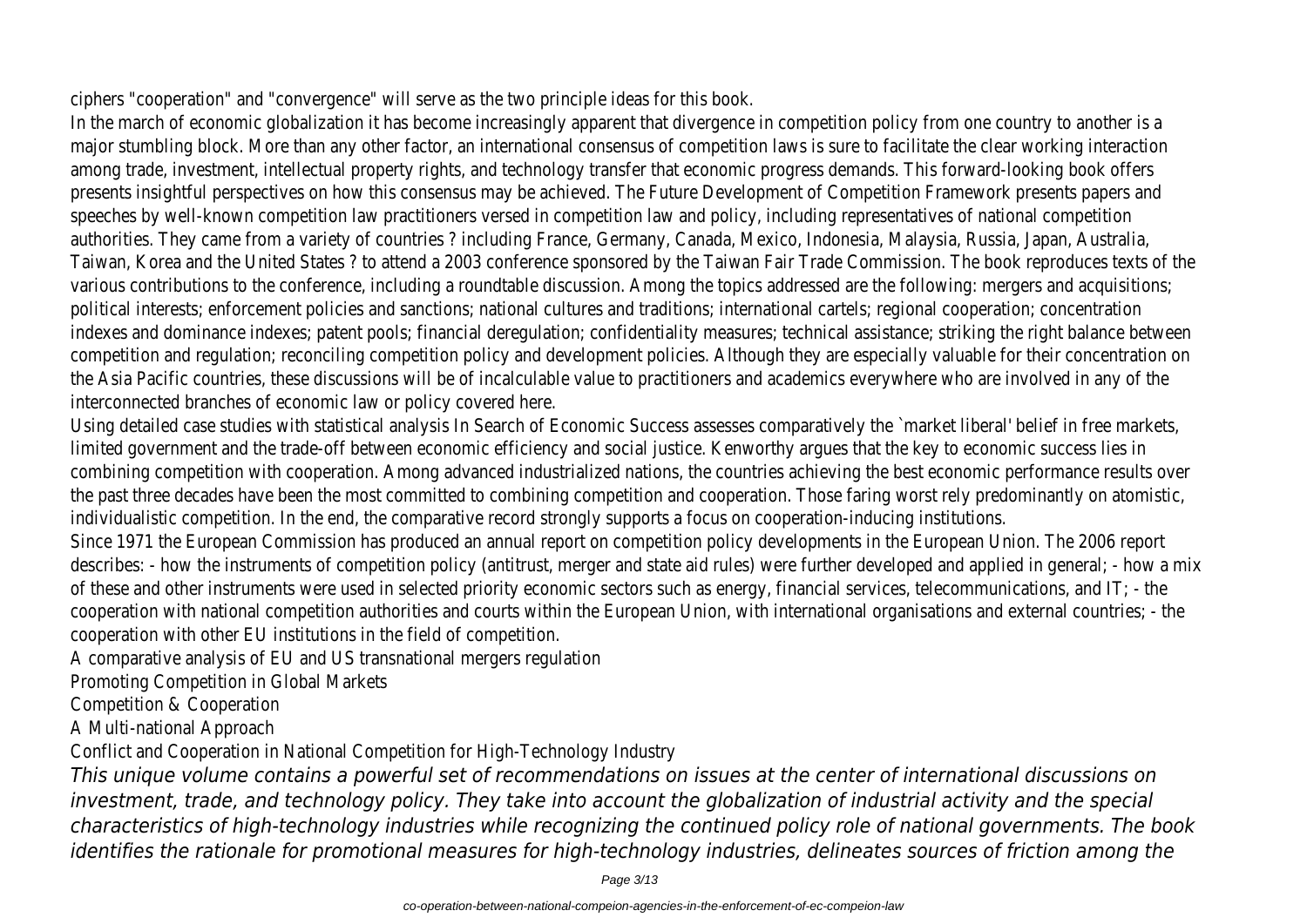*leading industrial countries, and proposes policies to enhance international cooperation and strengthen the multilateral trading regime. This volume also examines the factors driving collaboration among otherwise competing firms and national programs, highlights the need to develop principles of equitable public and private international cooperation, and emphasizes the linkage between investment, government procurement, and other trade policies and prospects for enhanced international cooperation. This book explores how the EU's enforcement of competition law has moved from centralisation to decentralisation over the years, with the National Competition Authorities embracing more enforcement powers. At the same time, harmonisation has been employed as a solution to ensure that the enforcement of EU competition rules is not weakened and the internal market remains a level playing field. While employing a comparative law argument, the book, accordingly, analyses the need for harmonisation throughout the different stages of development of the EU's competition law enforcement (save Merger control*

*and State Aid), the underlying rationale, and the extent to which comparative studies have been undertaken to facilitate the harmonisation process from an historical perspective. It also covers the Directives, such as the Antitrust Damages Directive and the ECN+ Directive. Investigating both public and private enforcement, it also examines the travaux préparatoires for the enforcement legislation in order to discover the drafters' intent. The book addresses the European and the Member States' perspectives, namely, the Central and Eastern European (CEE) countries, as harmonisation proceeds through dialogue and cooperation between the two levels. Lastly, it explores the extent to which harmonisation of the competition law enforcement framework has been accepted and implemented in the Member States' legal systems, or has led to the fragmentation of the national systems of the CEE countries.*

*Document from the year 2017 in the subject Law - Civil / Private / Trade / Anti Trust Law / Business Law, grade: A, , language: English, abstract: The major problem associated with the regulation of transnational mergers, which affect several national markets, is the allocation of jurisdiction. Each country concerned may wish to exert jurisdiction and apply its national competition law to regulate the anti-competitive effects a merger may have in its territory. However, this approach may lead to risks of inconsistent decisions regarding the legality of mergers. Indeed, the national competition laws applied by the regulating authorities may diverge in several aspects, which raise the likelihood of inconsistency. The authors advocates the creation of an international merger control framework (IMCF) for the regulation of transnational mergers. This framework will rest on an informal and a formal pillar. The former includes non-legally binding competition principles. Consistency of these principles with the concepts of legitimacy and efficiency, as well as the presence of peer reviews and assistance programmes, should lower the risk of non-implementation. The formal pillar includes bilateral cooperation agreements which apply to merger affecting the countries which have concluded the agreements. As essential pre-condition for the application of bilateral agreements, the level of cooperation achieved by such agreements should be at least equal to that ensured by the informal pillar. The last part of the study addresses and examines the long and complex processes in merger and acquisition (M&A) transactions. M&A arbitration faces certain difficulties during the transaction. Such difficulties the author seeks to underline.*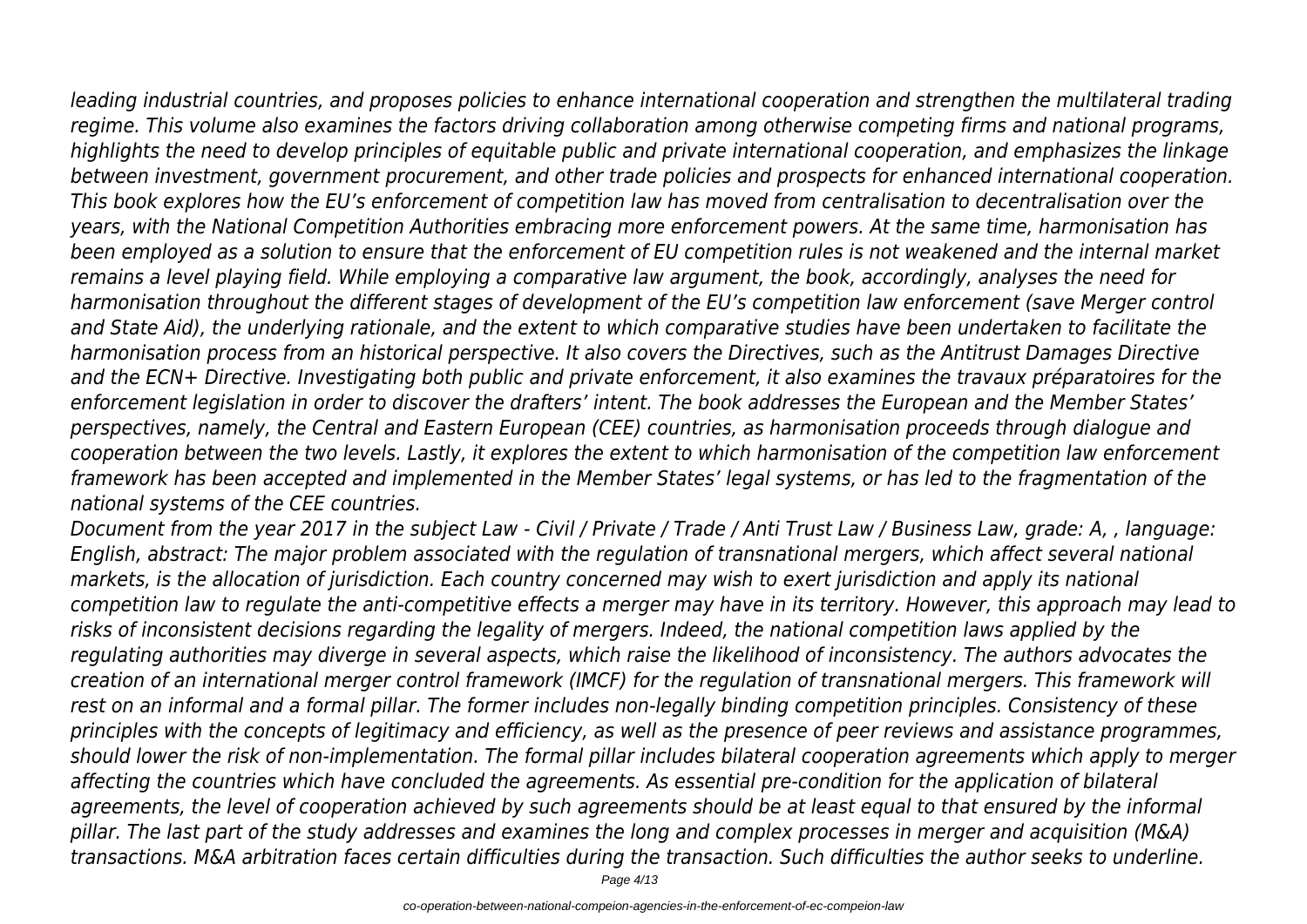*Two main problems of arbitration in M&A transactions, particullarly, have been covered. Firstly, the problem of consent in consolidation of parallel proceedings during M&A transactions, and, secondly parties' consent that validate arbitration agreements/clauses in "assignment" or "succession" after M&A transactions have been completed. The author also tries to clarify the content of consent of parties to a transaction. Finally, a criticism of parallel proceedings is enhanced. "This work illustrates how domestic competition law policies intersect with the realities of international business. The first part of the book provides country reports explaining the extraterritorial reach of national laws; the countries covered are: Australia, Brazil, Canada, China, the EC, Israel, Japan, Singapore, and the United States. The second part of the book offers several proposals for effectively managing these overlapping competition policy regimes--by the publisher." Competition Law in the WTO Report on Competition Policy 2010 Report on Competition Policy 2009*

*Language and Law*

*The Emergence of a National Trade Association*

**This book, written by an academic-cum-practitioner with substantial experience in the field of antitrust enforcement, presents the rise of private enforcement of competition law in Europe, especially in the context of the recent modernisation and decentralisation of EC competition law enforcement. In particular, the study examines the role of courts in the application of the EC competition rules and views that role in the broader system of antitrust enforcement. The author starts from the premise of private enforcement's independence of public enforcement and after examining the new institutional position of national courts and their relationship with the Court of Justice, the Commission, and public enforcement in general, proceeds to deal with the detailed substantive and procedural law framework of private antitrust actions in Europe. The author describes the current post-decentralisation state of affairs but also refers to the latest proposals to enhance private antitrust enforcement in Europe both at the Community level, where reference is made to the December 2005 Commission Green Paper on Damages Actions and its aftermath, and at the national level, where reference is made to recent and forthcoming relevant initiatives.**

**This report is the first account of the competition policy developments under the Commission led by President von der Leyen. Covering the developments in EU competition policy in 2020, it also is the 50th report addressed by the Commission to the European Parliament, the Council, the European Economic and Social Committee and the Committee of the Regions. The Annual Report on Competition Policy explains how the Commission implements competition policy and how it contributes to the European economy and to improving the welfare of EU citizens. The Report is a non-exhaustive overview of the most important policy and legislative initiatives, and of the decisions adopted by the Commission in application of EU competition** Page 5/13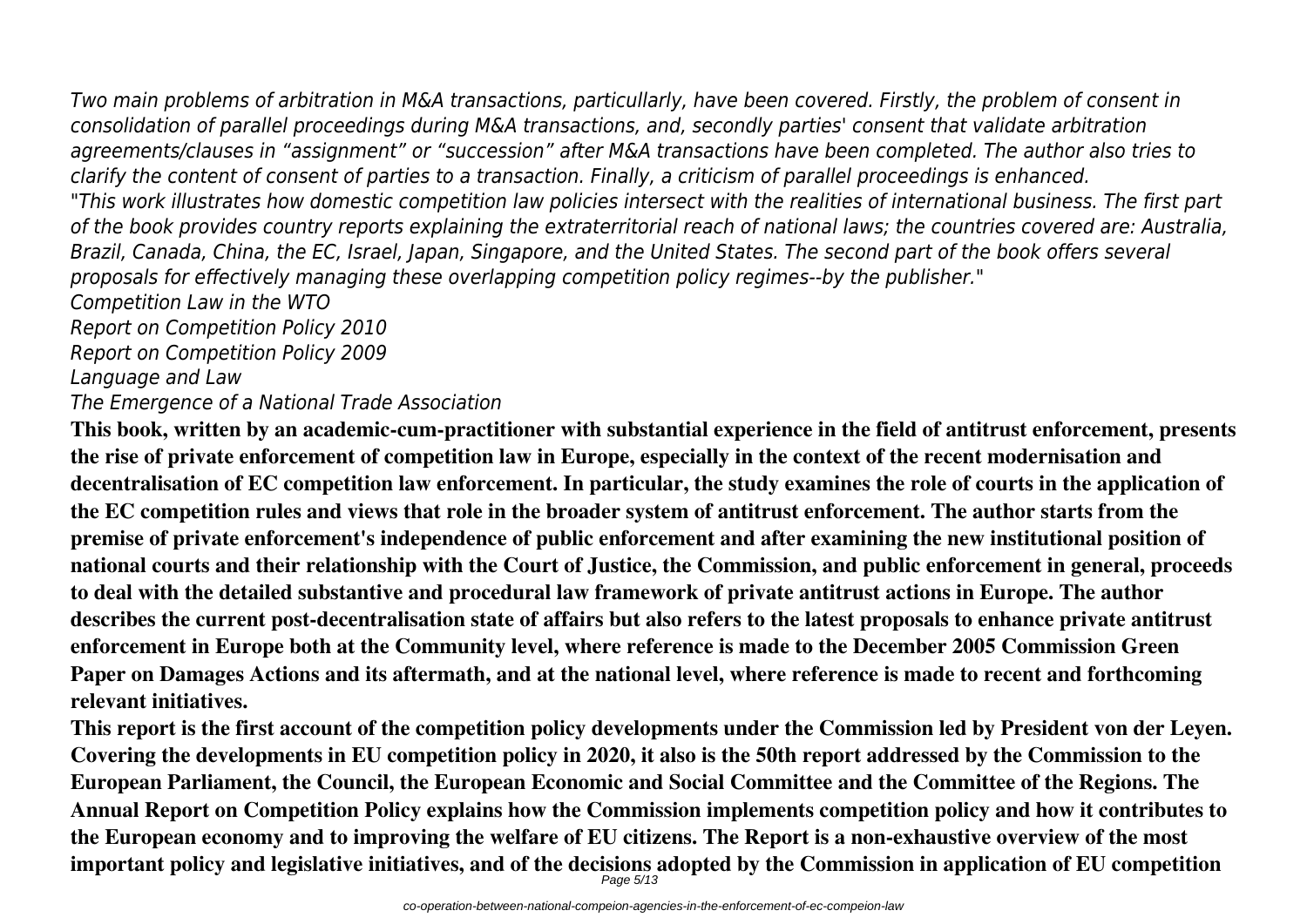**law. It describes how the instruments of competition policy (antitrust, merger and State aid rules) were applied and developed further during the year, and how the Commission cooperated with EU national competition authorities and third country competition authorities, as well as international organisations. A special section on interinstitutional relations reports on cooperation with other EU institutions in the field of competition. This volume contains the Report adopted by the Commission and also includes a more detailed Commission Staff Working Document.**

**The book presents a careful mathematical study of Economic Cooperation and Competition among Nations. It appropriates the principles of Supply and Demand and of Rational Expectations to build the dynamic model of the Gross Domestic Products of two groups of nations which are linked up together. The first group consists of Nigeria, the US, the UK and China. The second group is made up of Egypt, the US, Jordan and Israel. The link connecting the four nations of each group is mirrored in the net export function which is broadened to include trade, debts and the inflow or the outflow of wealth from the competing and cooperating nations. This realistic models of the four interacting GDP's, a hereditary differential game of pursuit are validated with historical data from International Financial Statistic Year Book. The Mathematical model is then studied for controllability: from a current initial GDPs a better state can be attained using government and private strategies which are carefully identified. We use regression and differential equation methods to test whether the four countries are competing or cooperating. The consequences of competition or cooperation are explored. Cooperation can be realized and the growth of wealth assured because the system is controllable and we can increase the growth of GDP and then increase the coefficient of cooperation. The outcome may be unbounded growth of wealth for all concerned – the triumph of cooperation. With analogous simple examples the book shows that sufficiently cooperating systems grow unbounded and competing ones are either bounded at best, or become extinct in finite time. If competition is small, i.e., limited, or regulated the GDP's need not be extinct even after a long time. This results are in contrast with popular opinion which advocate competition over cooperation. The detailed policy implication of the cooperation analysis at one time or the other were advocated by Pope John Paul II, President Clinton and President Bush. The mathematical message is clear: the strategy of cooperation is the best way in an Interconnected World: Cooperation triumphs over competition. The same type of analysis allows the book to argue through modeling that prosperity, internal peace and harmony can flourish in Nigeria among the old three regions and the newer six geopolitical regions. The same is true for the four powerful states in the Middle East. Thus the author's refreshing approach is the "scientific" treatment of cooperation and competition models of the gross-domestic product of two groups of nations – Nigeria, the USA, the UK, and China, and the USA, Egypt, Jordan and Israel. Attempts are made to provide "scientific" answers to broad national policies. It allows predictions of growth to be made with some degree of accuracy for up to 4 years. MATLAB and Maple programs in accompanied CD are provided. The author's individual nations economic**

Page 6/13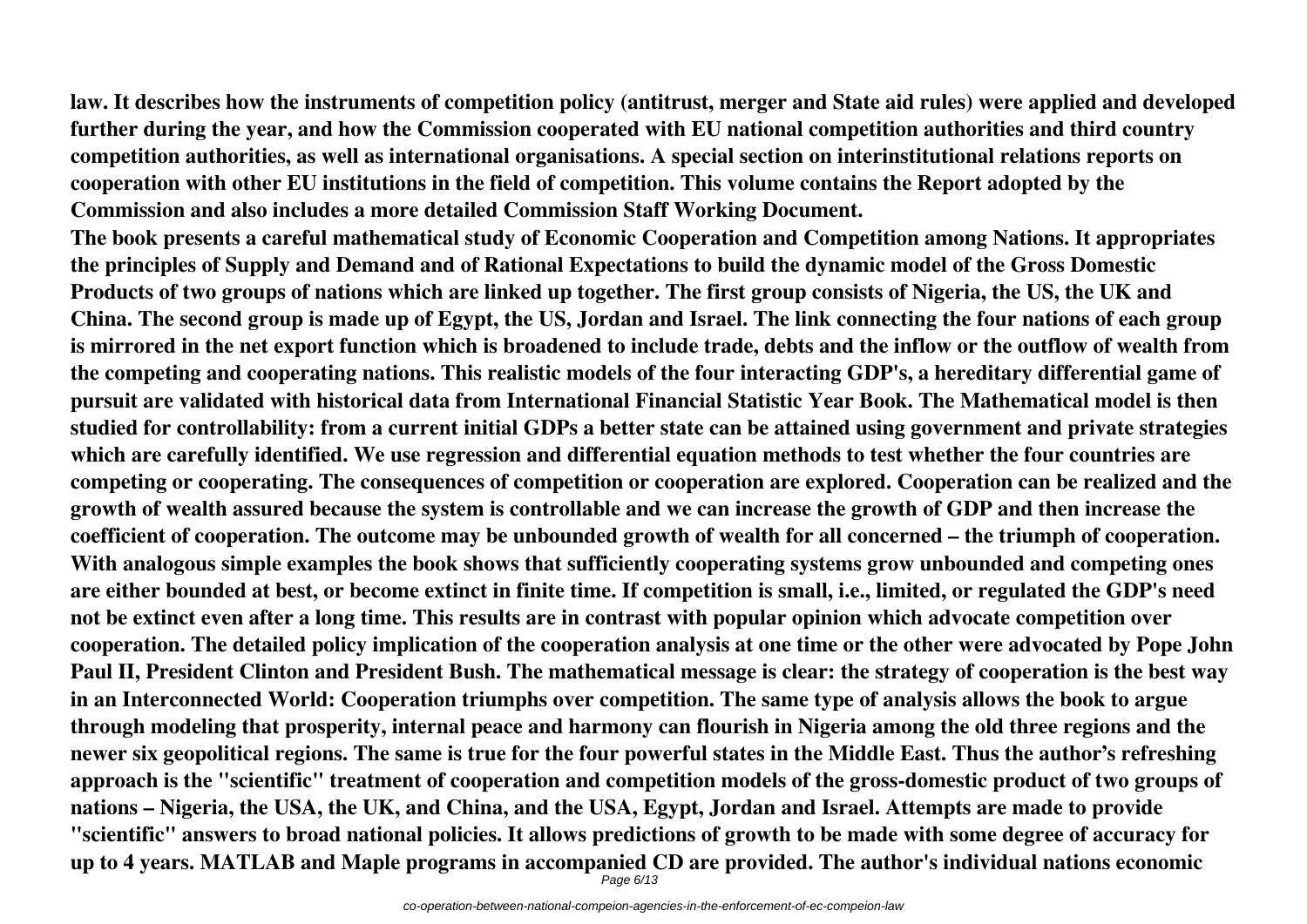**models are cited. The dynamics are ordinary and hereditary games of pursuit also cited from the original earlier writings of the author are models of the economic state of each nation – a vector of six things – the gross domestic product (GDP) (y), interest rate R; employment (or unemployment) (L), value of capital stock (k), prices p(t), and therefore inflation and cumulative balance of payment (E). Each economic state is isolated except the impact of export function on aggregate demand. The main difference between this earlier contributions and this book is the link and its apparent policy implications and consequences. Key features:**

**The issue of international antitrust enforcement is high on the agenda for both developed and developing countries. Bilateral cooperation between antitrust agencies, in particular the European Commission and US agencies, is the focus of this new work. It first shows how bilateral cooperation was developed as a response to the limits of the unilateral and extraterritorial application of national competition laws, and how it has evolved from an instrument initially designed to avoid conflicts into a tool aimed at coordinating joint investigations of international competition cases. It then considers how bilateral cooperation could be used optimally, by analysing two forms of advanced cooperation: the exchange of confidential information, and positive comity, which is the only satisfactory answer competition law can provide to market access cases. It shows that the use of such instruments is limited by significant legal and political obstacles, even in the context of the exemplary EC US relationship. The book therefore argues that the efficient use of bilateral cooperation will be limited to a small number of wellestablished competition agencies. If international anticompetitive practices are to be efficiently addressed by an increasingly large and heterogeneous group of competition agencies, horizontal cooperation between antitrust agencies must be complemented by a multilateral and supranational solution going beyond proposals currently put forward. The book concludes that only the WTO and its dispute settlement system could provide the basis for such a system. The Influence of National Competition Policy on the International Competitiveness of Nations Including Commission Staff Working Document**

**Remaining Peculiarities Under German Competition Law After Its Europeanisation**

**Globalization and EU Competition Policy**

**The Governance of Overlapping Jurisdictions**

*Since 1971 the European Commission has produced an annual report on competition policy developments in the European Union. The report provides detailed information on the most important policy and legislative initiatives, as well as on decisions adopted by the European Commission in application of EC competition law (Articles 81,82 and 86 to 89 EC, and the merger regulation). The 2006 report describes: how the instruments of competition policy (antitrust, merger and State aid rules) were further developed and applied in general; how a mix of these and other instruments was used in selected priority economic sectors such as energy,* Page 7/13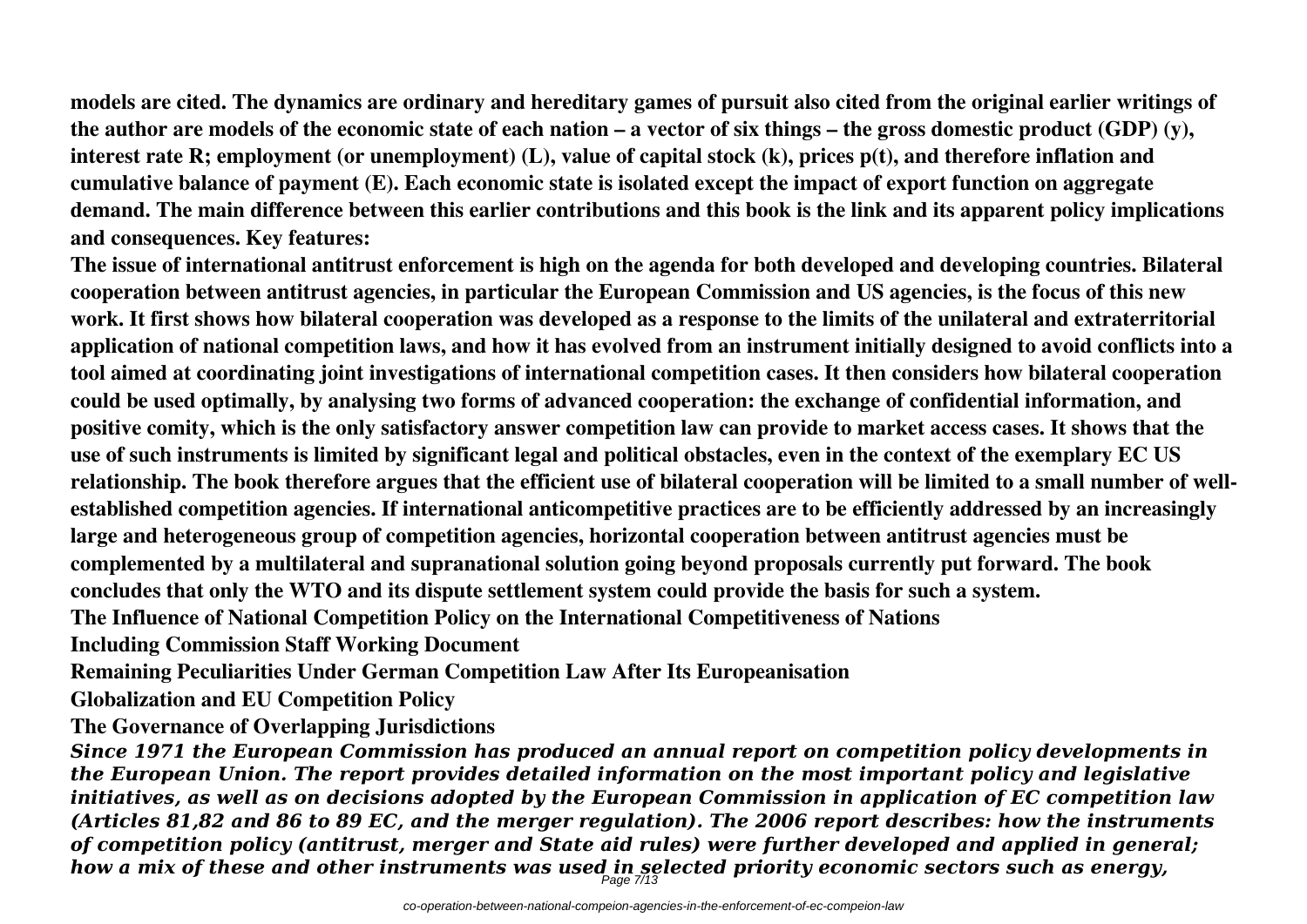*financial services, telecommunications and IT; cooperation with national competition authorities and courts within the European Union, and with international organisations and external countries; cooperation with other EU institutions in the field of competition. This volume contains the report adopted by the Commission on 25 June 2007 and a more detailed Commission staff working document. It is available for sale in English, French and German from EU Bookshop and agreed sales agents. The report adopted by the Commission is also available as a separate free publication in 20 languages and can be ordered from EU Bookshop, Europe Direct centres and representations and delegations of the Commission. Both publications can be downloaded from the competition website and EU Bookshop. Links to EU Bookshop and your nearest contact point for free and priced publications can be found at: http://publications.europa.eu/howto/index\_en.htm The European Commission competition website contains other publications, further information and case documents: http://ec.europa.eu/competition/index\_en.html.*

*This book focuses bilateral cooperation between antitrust agencies, in particular the EC and the US agencies. This book comprises a set of papers that were prepared for and delivered at the Global Competition Law Centre's Annual Conference "Modernisation and Enlargement: Two Major Challenges for EC Competition Law". The book presents an analysis of the new Regulation 1/2003 on the implementation of the competition rules laid down in Article 81 and 82 of the Treaty. This new Regulation represents a cultural revolution for EC competition lawyers, who were accustomed to notifying agreements in order to obtain some legal certainty for their clients. Modernisation opens up a brand new world where corporations and their lawyers will be asked to self-assess the validity of their agreements under EC competition law. The direct effect given to Article 81(3) will also stimulate implementation at the national level, including actions in national courts, although several procedural issues may impede private actions in courts. Amongc its other features, Regulation 1/2003 also creates a European Competition Network (ECN), which provides an institutional focus for cooperation between the NCAs and the Commission, as well as among the NCAs themselves. Enlargement of the European Union was one of the factors, which contributed to the adoption of Regulation 1/2003. Enlargement will expand the geographical scope of application of EC competition rules, but it will also create many important challenges. The NCAs of the new Member States are relatively new organisations, which in some cases lack the expertise and resources to pursue a credible enforcement agenda. These Member States are, however, willing to take on those challenges and, though a period of adaptation will be needed, there are no reasons why they should be unable to progressively develop a successful competition policy. Already, some agencies (e.g., in Hungary or Poland) have developed a credible enforcement record. This book is invaluable for all EU competition lawyers. As of May 2004, national competition authorities in EU Member States are empowered to enforce sanctions on infringement of the competition rules laid down in Articles 81 and 82 EC Treaty. This book offers thorough reports by local practitioners or academics on twelve national competition law systems within the EU and focuses on sanctioning law. It includes detailed information on sanctioning under both criminal and* Page 8/13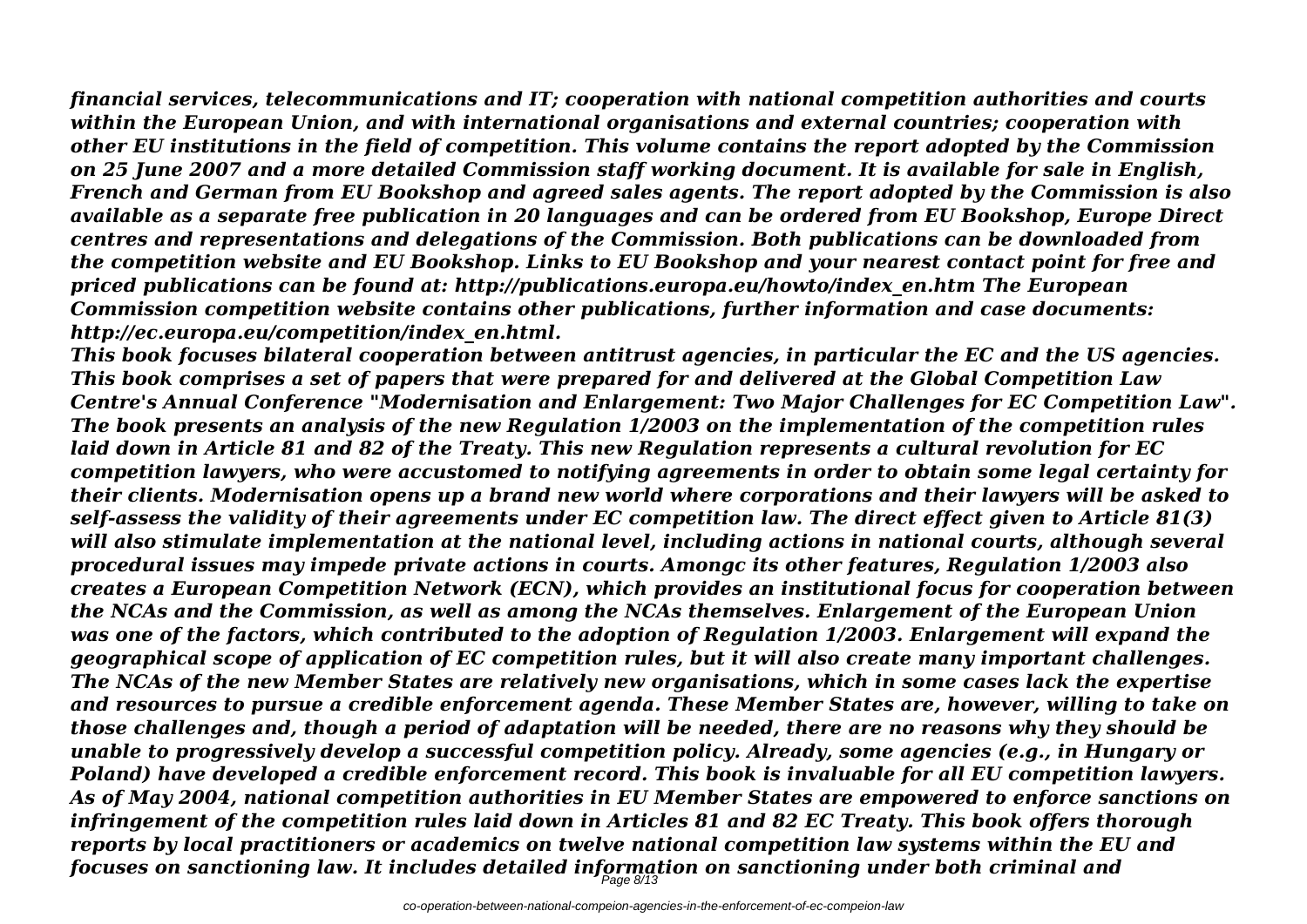*administrative law at the national as well as the EC level, with expert analysis of the criminal law and administrative law priciples to be applied. It also features contributions on themes such as fining policy, leniency, investigatory powers, mutual assistance in administrative and criminal matters in relation to the cooperation between national competition authorities, and Swiss competition law.*

*In Search of National Economic Success*

*EC Private Antitrust Enforcement*

*Report on Competition Policy 2006*

*The Notice on Cooperation Between National Courts and the Commission in Applying Articles 85 and 86 of the EEC Treaty and the Commission Notice on Cooperation Between National Competition Authorities and the Commission in Handling Cases Falling Within the Scope of Articles 85 Or 86 EC Treaty Harmonisation of EU Competition Law Enforcement*

**The European Commission has produced an annual report on competition policy developments in the European Union since 1971. The report provides detailed information on the most important policy and legislative initiatives, as well as on decisions adopted by the European Commission in application of EC competition law. The 2010 report describes: how the instruments of competition policy (anti-trust, merger and State aid rules) were further developed and applied in general; - how a mix of these and other instruments was used in selected priority economic sectors such as energy, financial services, telecommunications and IT; - cooperation with national competition authorities and courts**

**within the European Union, and with international organisations and external countries; cooperation with other EU institutions in the field of competition. This volume contains the report adopted by the Commission on 10 June 2010 and a more detailed Commission staff working document. It is available for sale in English, French and German from EU Bookshop and agreed sales agents.**

**The European Commission has produced an annual report on competition policy developments in the European Union since 1971. The report provides detailed information on the most important policy and legislative initiatives, as well as on decisions adopted by the European Commission in application of EC competition law. The 2009 report describes: how the instruments of competition policy (anti-trust, merger and State aid rules) were further developed and applied in general; - how a mix of these and other instruments was**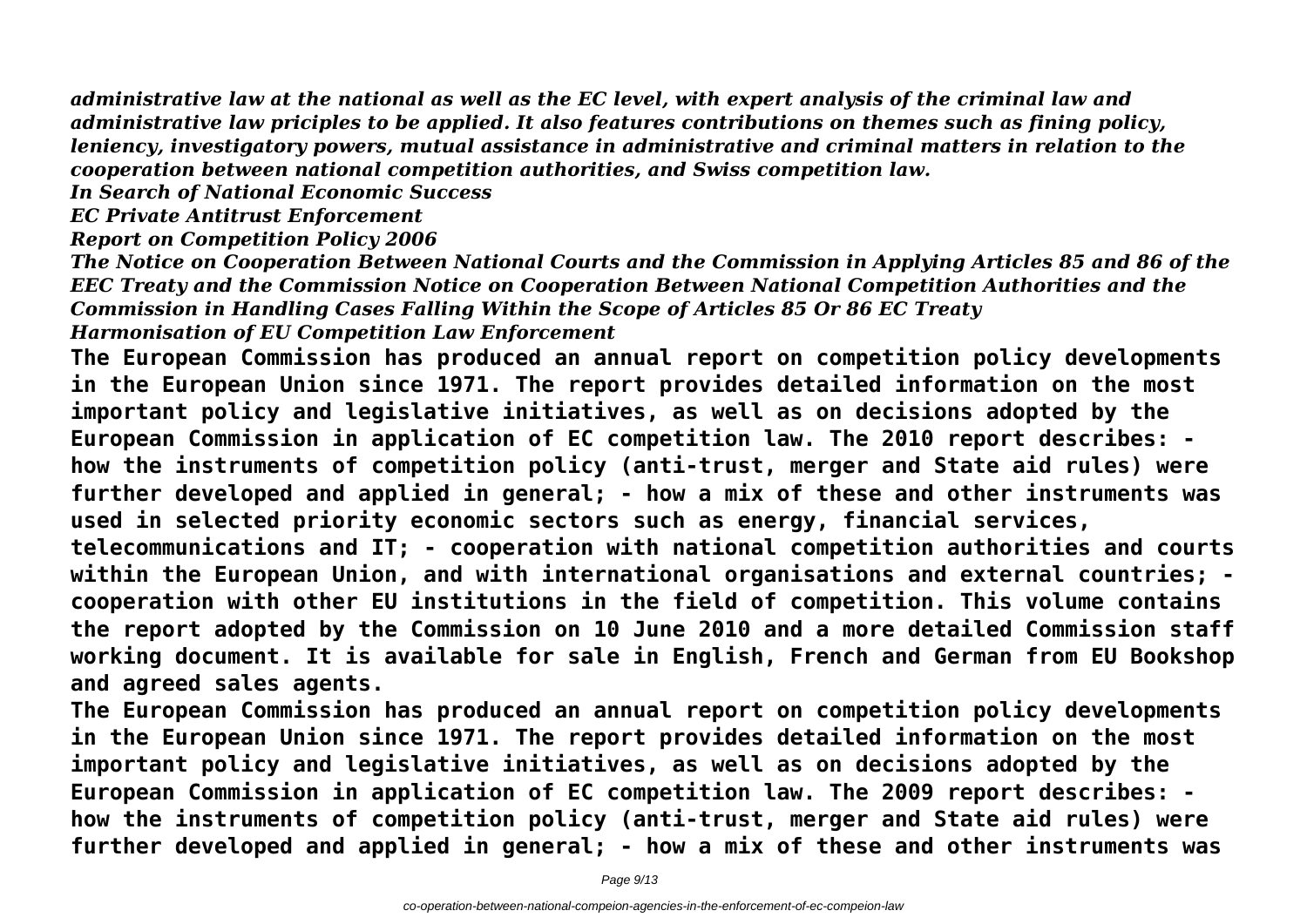**used in selected priority economic sectors such as energy, financial services, telecommunications and IT; - cooperation with national competition authorities and courts within the European Union, and with international organisations and external countries; cooperation with other EU institutions in the field of competition. This volume contains the report adopted by the Commission on 3 July 2010 and a more detailed Commission staff working document. It is available for sale in English, French and German from EU Bookshop and agreed sales agents.**

**This paper provides an overview of remaining national peculiarities after the alignment of the German competition law rules on cooperation between businesses with EU competition law. The focus lies on Section 3 of the German Competition Act which provides firms with extended leeway for cooperation in order to improve the competitiveness of small and medium-sized enterprises. In addition, the paper explores to what extent Section 30 of the German Competition Act exempts certain forms of cooperation that concern the distribution of newspapers and magazines from the prohibition of restrictive agreements pursuant to Section 1 of the German Competition Act and (partly even) Article 101 TFEU. Essay from the year 2019 in the subject Law - Civil / Private / Trade / Anti Trust Law / Business Law, grade: 82.00, University College Cork, course: LLB, language: English, abstract: This paper is concerned with optimising the enforcement of European Union Competition Law against cartels participants. A critique of Directive 2014/104 and its main shortcomings will begin this paper. Investigation then launched into role of national competition authorities in the Union, arguing that enhanced member state cooperation and full transposition of draft Directive 2019/1 (ECN+) will deter cartel activity. Final point concerns individual liability against the company agents behind cartels, how corporate fines imposed by European Commission fail to deter individuals against continued cartel participation.**

**Cooperation, Comity, and Competition Policy**

**A Mathematical Treatment of Economic Cooperation and Competition Among Nations, with Nigeria, USA, UK, China, and the Middle East Examples Removing Obstacles**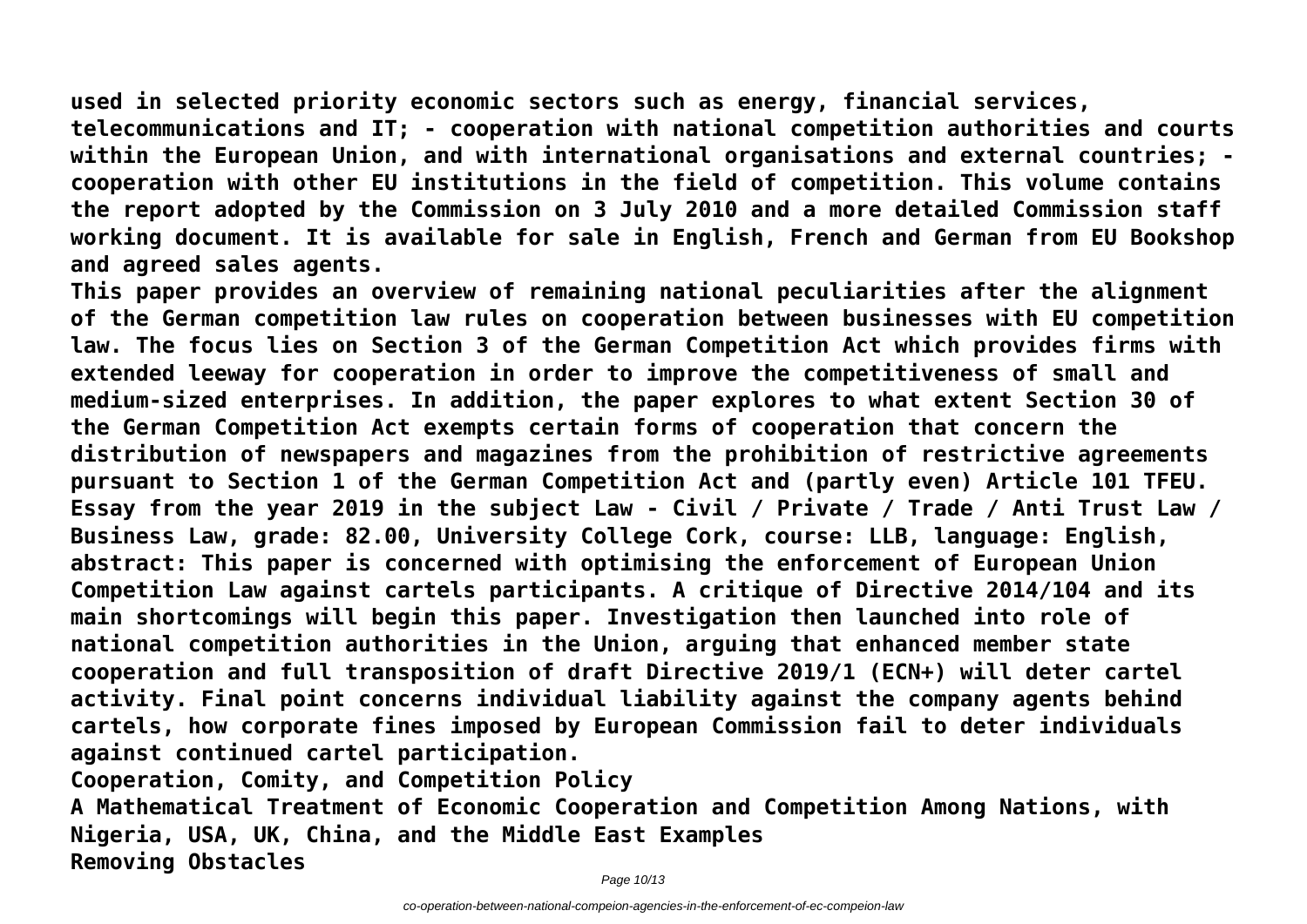## **A Mutual Learning Experience Towards Good Practices in Competition Law Enforcement Competition Law in the European Communities**

*This thorough appraisal of competition law and policy from an international and comparative perspective covers the role of different international organisations active in the area, the significance of multinational enterprises and, in particular, the differences between US and EU systems. Taking examples from regions such as Africa, the Middle East and Asia, Maher M. Dabbah looks at the law and policy in developing countries and at a regional level, the internationalisation of competition law and the doctrines of extraterritoriality, bilateral cooperation and multilateral cooperation as well as the relationship between competition and trade policy. The book should prove useful to anyone who is interested in gaining an insight into the international dimension of competition law and policy. It is written in a language and style which make such a complex topic both possible to understand and enjoyable. The book provides an overview of EU competition law with a focus on the main developments in Italy, Spain, Greece, Poland and Croatia and offers an in-depth analysis of the role of language, translation and multilingualism in its implementation and interpretation. The first part of the book focuses on the main developments in EU competition law in action, which includes legislation, case law and praxis. This part can be divided into two subparts: the private enforcement of EU competition law, and the cooperation among enforcers, i.e. the EU Commission, the national competition authorities and the national courts. Language is of paramount importance in the enforcement of EU competition law, and as such, the second part highlights legal linguistic skills, showcasing the advantages and the challenges of multilingualism, especially in the context of the predominant use of English as the EU drafting and vehicular language. The volume brings together contributions prepared and presented as part of the EU-funded research project "Training Action for Legal Practitioners: Linguistic Skills and Translation in EU Competition Law". Since 1971 the European Commission has produced an annual report on competition policy developments in the European Union. The 2006 report describes: - how the instruments of competition policy (antitrust, merger and state aid rules) were further developed and applied in general; - how a mix of these and other instruments were used in selected priority economic sectors such as energy, financial services, telecommunications, and IT; - the cooperation with national competition authorities and courts within the European Union, with international organisations and external countries; - the cooperation with other EU institutions in the field of competition As a result of international legalization, the potential for conflicts of overlapping jurisdictions has multiplied vertically between national and international law, as well as horizontally between national and foreign law. In competition control, the latter type of horizontal overlap between US and EU jurisdictions is significant, but very few*

Page 11/13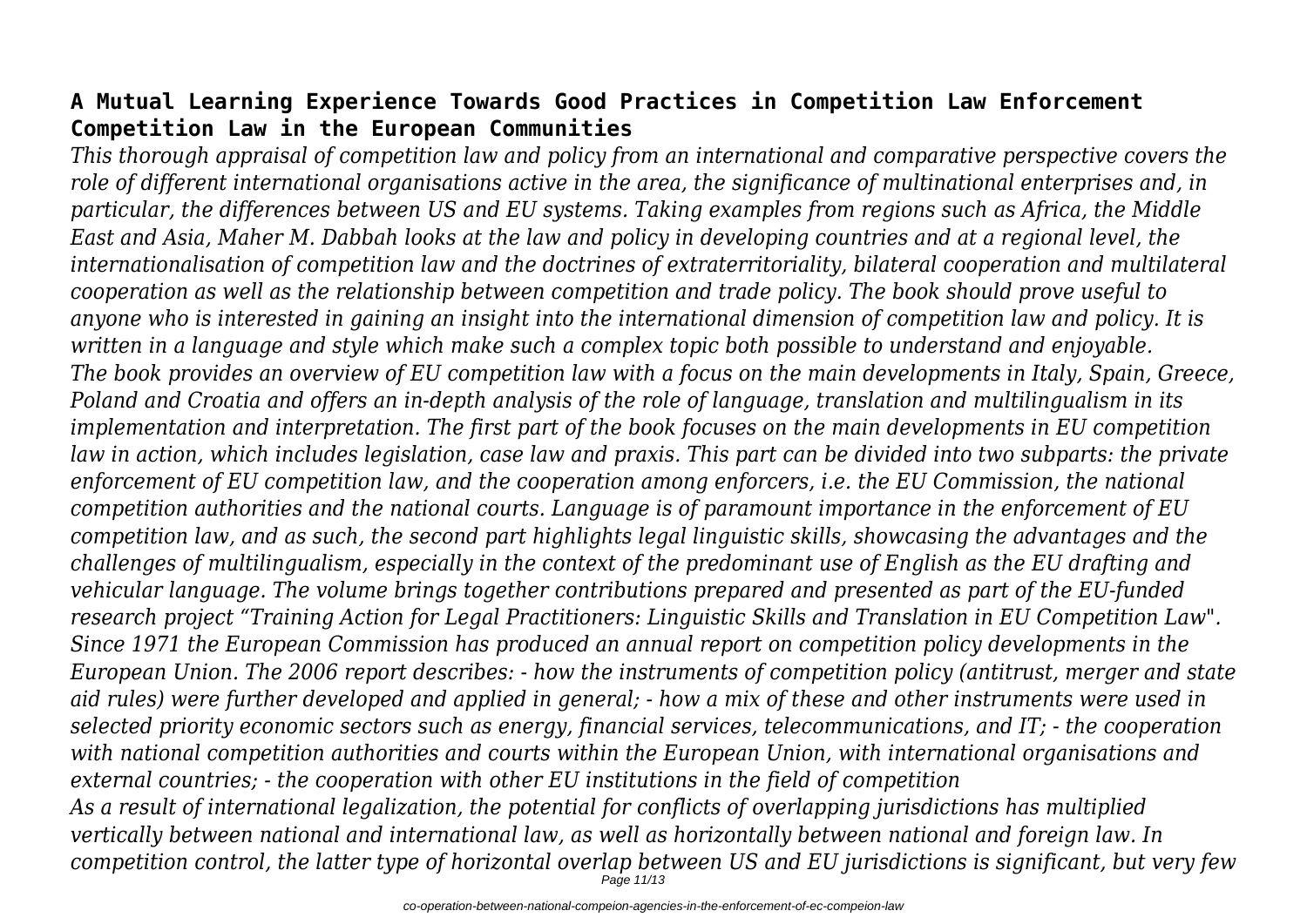*conflicts actually occur. Rather than solving the underlying issue of extraterritorial jurisdiction, US and EU competition authorities have established a practice of cooperation which aims at preventing conflicts in the first place. Moreover, apart from conflict prevention, transatlantic cooperation significantly enhances the autonomy of competition authorities vis-à-vis politics, judges, and firms.*

*Report On Competition Policy 2005*

*The Regulation of Transnational Mergers in International and European Law*

*The Rationale for a Framework Agreement*

*Eu Antitrust Procedure: Digital Pack*

*EU Competition Law. Optimum Enforcement Methods Against EU Cartel Participants*

**Inhalt: Hans Pohl: Introduction - International Markets: Wilfried Feldenkirchen: Competition and Cooperation in the German Electrical Industry in the Home and World Markets - Harm G. Schroter: Fields of Competition and of Cooperation: Cartel Structures in the International Chemical Industry Regional Markets: a) Europe: Jurij A. Petrov: Russian-German Economic Relations in the 19th - Early 20th Centuries - Zdenek Jindra: Konkurrenz und Zusammenarbeit in den Geschaftsbeziehungen der Firmen Fried. Krupp/Essen und Skodawerke/Pilsen zwischen 1890-1914 - Pierre-E. Mounier-Kuhn: La Compagnie des Machines Bull et l'industrie informatique americaine - Francesco Chiapparino: Cooperation and Competition among National and International Firms in Industrializing Italy - Walter Minchinton Y: Competition and Cooperation. The British Cider Industry since 1880 b) Latin America: Rolf Walter: Europaische Unternehmen auf sudamerika-nischen Markten c) Asia: Hiroaki Yamazaki: Competition and Cooperation in the Japanese Textile Industries during the Inter-War Period - Aron Shai: The Closure of British and French Commercial Interests in China in the 1950s. (Franz Steiner 1997)**

**This book sheds new light on a major issue on the international trade policy agenda - the promotion and defence of competition in globalizing markets.**

**Competition policy—encompassing cartels, monopolies, mergers and state aid—is a hallmark of the European Union (EU). In recent decades, the EU's competition policy has evolved under pressures from globalization. The EU in turn has been a key actor driving the globalization of the world economy through its increasingly active competition policy. This volume identifies and explores the major transformations that EU competition policy has undergone in the last decade in response to various pressures related to globalization, in particular, economic interdependence, the proliferation of national and regional competition regimes, and the financial and economic crisis. The individual chapters, written by specialists of EU competition policy from both sides of the Atlantic and from the perspectives of political science, management and public policy, investigate how the EU has responded to these challenges in each area of competition policy, and demonstrate that it has, on balance, been quite successful in responding to them, with some exceptions in the areas of state aid and mergers. This book was published as a special issue of the Journal of European Integration.**